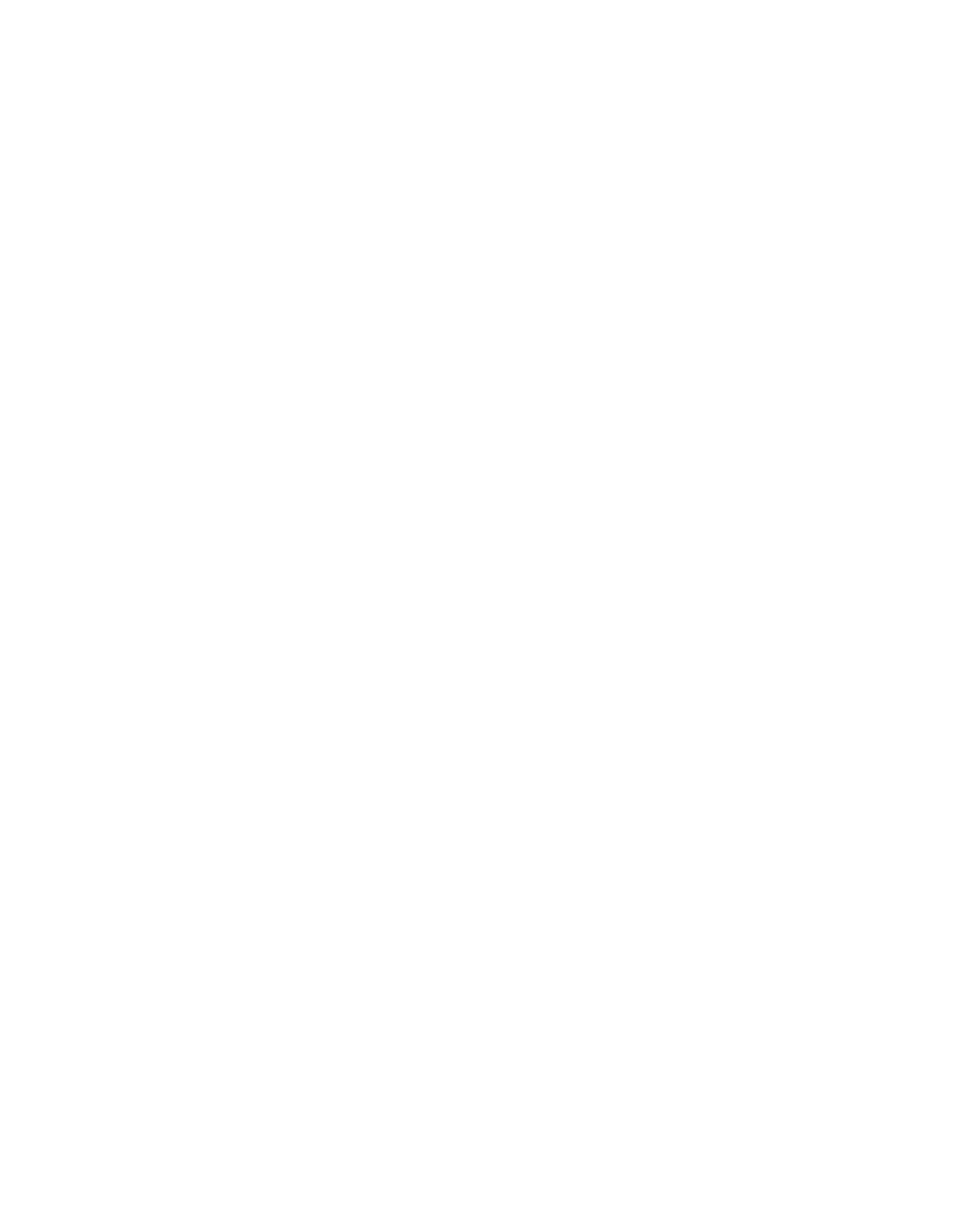## **THE LIVING WILL DECLARATION CONCERNING THE RIGHTS OF THE TERMINALLY ILL REGARDING LIFE-PROLONGING TREATMENT AND NUTRITION AND HYDRATION**

This is an important legal document which permits you to make decisions now regarding:

- Life-prolonging medical treatment
- Nutrition (food)
- Hydration (water)

This statement of your wishes will be used by others if you are terminally ill and your death is imminent and you are not able to make these healthcare decisions yourself.

The intent of this document is to provide an easy-to-use living will form for those who wish to use it.

According to the legal requirement, please place your initials in the appropriate blank spaces to indicate your choices on the form. Please do **not** use an "x" or check mark.

This form, which is contained herein, has been developed by members of Altru Health System's Ethics Committee with assistance from Altru Health System's attorneys.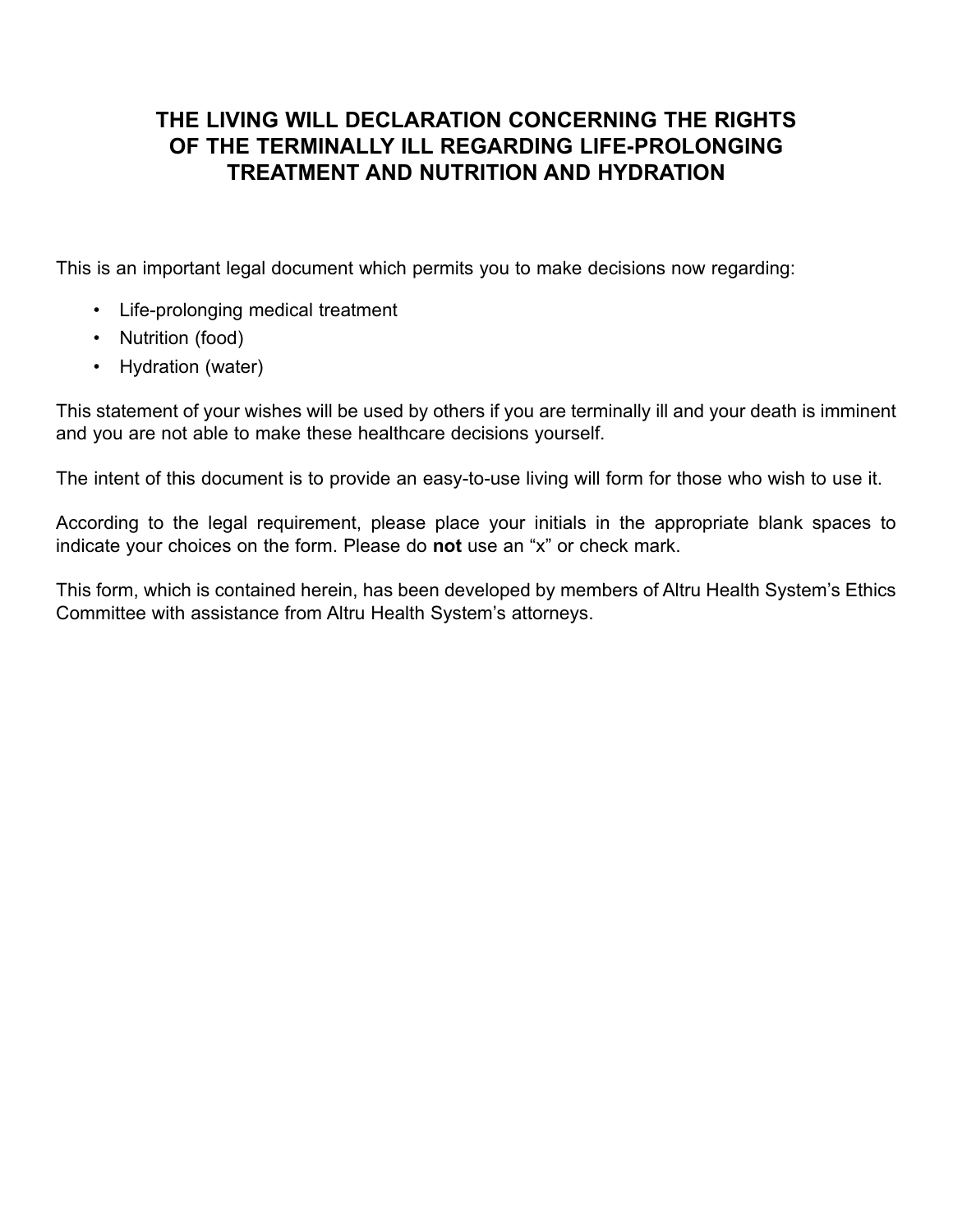## HEALTH CARE DIRECTIVE

I<sub>2</sub> and the standard this document allows me to do ONE

OR ALL of the following:

PART I: Name another person (called the health care agent) to make health care decisions for me if I am unable to decide or make known my health care decisions for myself. My health care agent must make health care decisions for me based on the instructions I provide in this document (Part II), if any, the wishes I have made known to him or her, or my agent must act in my best interest if I have not made my health care wishes known.

#### AND/OR

PART II: Give health care instructions to guide others making health care decisions for me. If I have named a health care agent, these instructions are to be used by the agent. These instructions may also be used by my health care providers, others assisting with my health care and my family, in the event I cannot decide or make known my decisions for myself.

#### AND/OR

PART III: Allows me to make an organ and tissue donation upon my death by signing a document of anatomical gift.

## PART I: APPOINTMENT OF HEALTH CARE AGENT

THIS IS WHO I WANT TO MAKE HEALTH CARE DECISIONS FOR ME IF I AM UNABLE TO DECIDE AND MAKE KNOWN MY HEALTH CARE DECISIONS FOR MYSELF

(I know I can change my agent or alternate agent at any time. I know I do not have to appoint an agent or an alternate agent)

NOTE: If you appoint an agent, you should discuss this health care directive with your agent and give your agent a copy. If you do not wish to appoint an agent, you may leave Part I blank and go to Part II and/or Part III. None of the following may be designated as your agent: your treating health care provider, a nonrelative employee of your treating health care provider, an operator, or a nonrelative employee of long-term care service provider.

When I am unable to decide or make known health care decisions for myself, I trust and appoint appoint appoint appoint and to make health care decisions for me. This person is called my health care agent.

Relationship of my health care agent to me: \_\_\_\_\_\_\_\_\_\_\_\_\_\_\_\_\_\_\_\_\_\_\_\_\_\_\_\_\_\_\_\_\_

Telephone number of my health care agent: \_\_\_\_\_\_\_\_\_\_\_\_\_\_\_\_\_\_\_\_\_\_\_\_\_\_\_\_\_\_\_\_\_

Address of my health care agent:  $\blacksquare$ 

| (OPTIONAL) APPOINTMENT OF ALTERNATE HEALTH CARE AGENT: If my health care |          |
|--------------------------------------------------------------------------|----------|
| agent is not reasonably available, I trust and appoint                   | to be my |
| health care agent instead.                                               |          |

Relationship of my alternate health care agent to me: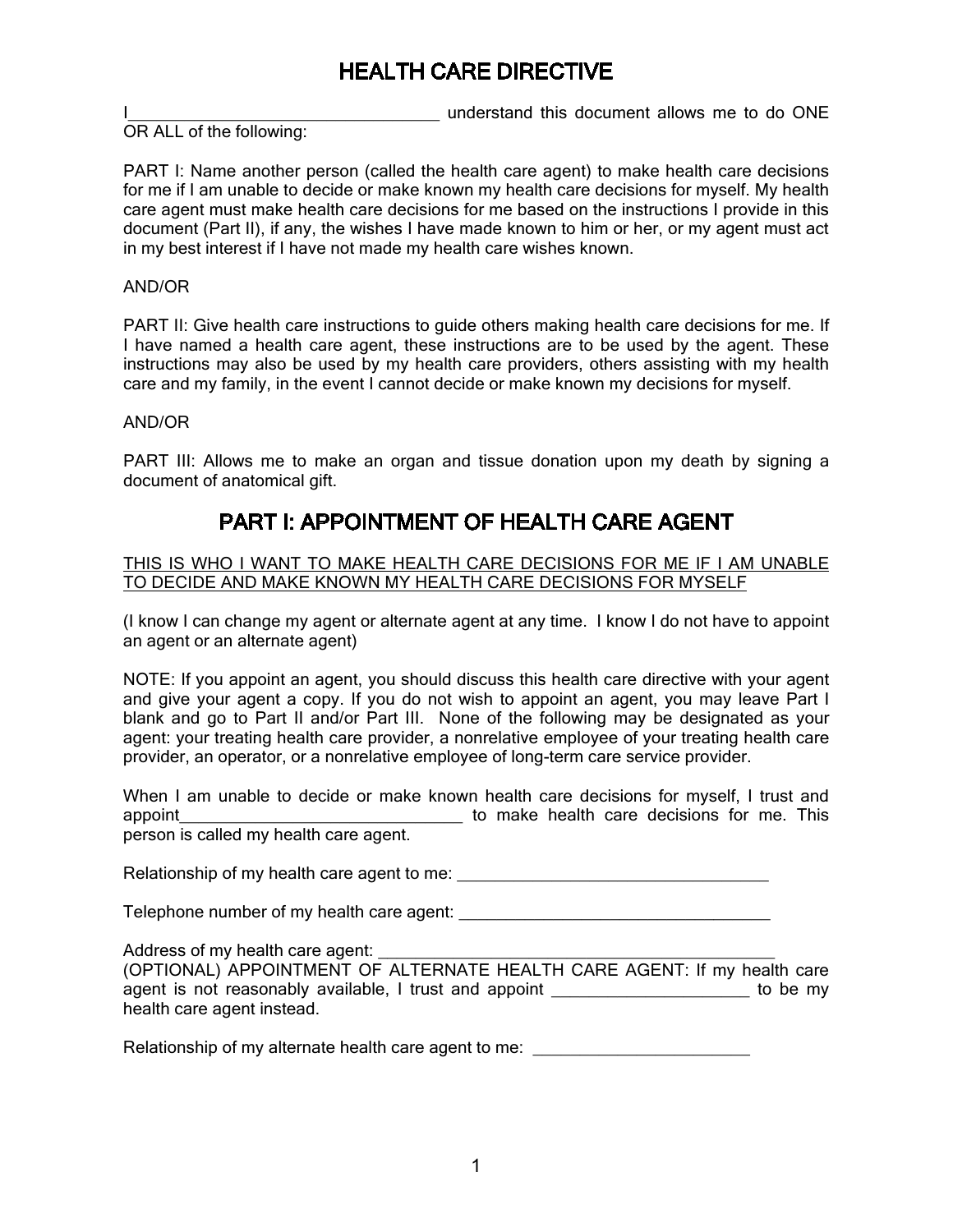Telephone number of my alternate health care agent: \_\_\_\_\_\_\_\_\_\_\_\_\_\_\_\_\_\_\_\_\_\_\_\_\_\_\_\_

Address of my alternate health care agent:

#### THIS IS WHAT I WANT MY HEALTH CARE AGENT TO BE ABLE TO DO IF I AM UNABLE TO MAKE AND COMMUNICATE HEALTH CARE DECISIONS FOR MYSELF

(I know I can change these choices)

My health care agent is automatically given the powers listed below in (A) through (D). My health care agent must follow my health care instructions in this document or any other instructions I have given to my agent. If I have not given health care instructions, then my agent must act in my best interest.

Whenever I am unable to make and make known health care decisions for myself, my health care agent has the power to:

(A) Make any health care decision for me. This includes the power to give, refuse, or withdraw consent to any care, treatment, service, or procedures. This includes deciding whether to stop or not start health care that is keeping me or might keep me alive and deciding about mental health treatment.

(B) Choose my health care providers.

(C) Choose where I live and receive care and support when those choices relate to my health care needs.

(D) Review my medical records and have the same rights that I would have to give my medical records to other people.

If I DO NOT want my health care agent to have a power listed above in (A) through (D) OR if I want to LIMIT any power in (A) through (D), I MUST say that here:

\_\_\_\_\_\_\_\_\_\_\_\_\_\_\_\_\_\_\_\_\_\_\_\_\_\_\_\_\_\_\_\_\_\_\_\_\_\_\_\_\_\_\_\_\_\_\_\_\_\_\_\_\_\_\_\_\_\_\_\_\_\_\_\_\_\_\_\_\_\_\_\_\_\_ \_\_\_\_\_\_\_\_\_\_\_\_\_\_\_\_\_\_\_\_\_\_\_\_\_\_\_\_\_\_\_\_\_\_\_\_\_\_\_\_\_\_\_\_\_\_\_\_\_\_\_\_\_\_\_\_\_\_\_\_\_\_\_\_\_\_\_\_\_\_\_\_\_\_ \_\_\_\_\_\_\_\_\_\_\_\_\_\_\_\_\_\_\_\_\_\_\_\_\_\_\_\_\_\_\_\_\_\_\_\_\_\_\_\_\_\_\_\_\_\_\_\_\_\_\_\_\_\_\_\_\_\_\_\_\_\_\_\_\_\_\_\_\_\_\_\_\_\_

My health care agent is NOT automatically given the powers listed below in (1) and (2). If I WANT my agent to have any of the powers in (1) and (2), I must INITIAL the line in front of the power; then my agent WILL HAVE that power.

\_\_\_\_(1) To decide whether to donate any parts of my body, including organs, tissues, and eyes, when I die.

\_\_\_\_(2) To decide what will happen with my body when I die (burial, cremation). If I want to say anything more about my health care agent's powers or limits on the powers, I can say it here:

\_\_\_\_\_\_\_\_\_\_\_\_\_\_\_\_\_\_\_\_\_\_\_\_\_\_\_\_\_\_\_\_\_\_\_\_\_\_\_\_\_\_\_\_\_\_\_\_\_\_\_\_\_\_\_\_\_\_\_\_\_\_\_\_\_\_\_\_\_\_\_\_\_\_ \_\_\_\_\_\_\_\_\_\_\_\_\_\_\_\_\_\_\_\_\_\_\_\_\_\_\_\_\_\_\_\_\_\_\_\_\_\_\_\_\_\_\_\_\_\_\_\_\_\_\_\_\_\_\_\_\_\_\_\_\_\_\_\_\_\_\_\_\_\_\_\_\_\_ \_\_\_\_\_\_\_\_\_\_\_\_\_\_\_\_\_\_\_\_\_\_\_\_\_\_\_\_\_\_\_\_\_\_\_\_\_\_\_\_\_\_\_\_\_\_\_\_\_\_\_\_\_\_\_\_\_\_\_\_\_\_\_\_\_\_\_\_\_\_\_\_\_\_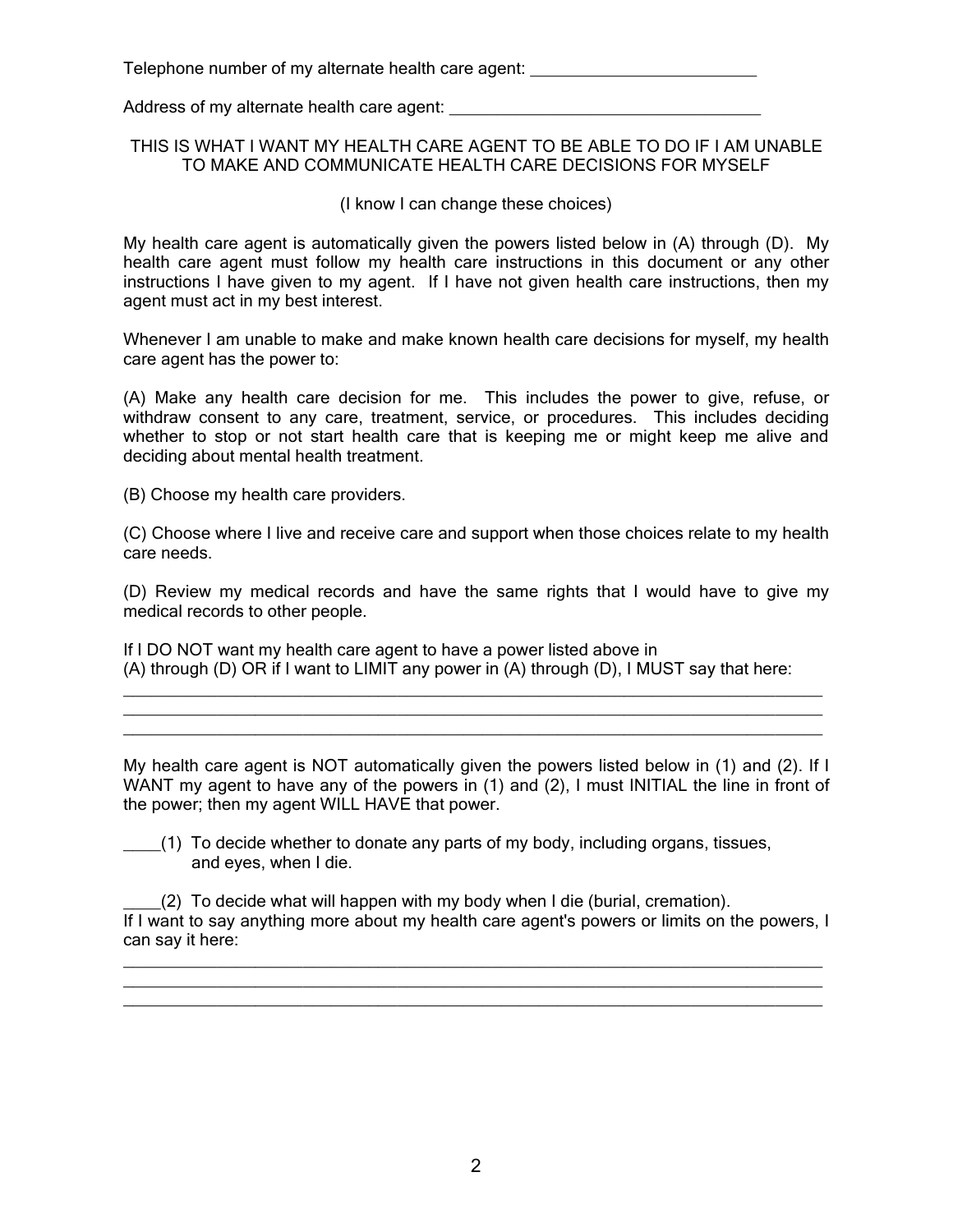## PART II: HEALTH CARE INSTRUCTIONS

NOTE: Complete this Part II if you wish to give health care instructions. If you appointed an agent in Part I, completing this Part II is optional but would be very helpful to your agent. However, if you chose not to appoint an agent in Part I, you MUST complete, at a minimum, Part II (B) if you wish to make a valid health care directive.

These are instructions for my health care when I am unable to make and Make known health care decisions for myself. These instructions must be followed (so long as they address my needs).

(A) THESE ARE MY BELIEFS AND VALUES ABOUT MY HEALTH CARE

(I know I can change these choices or leave any of them blank).

I want you to know these things about me to help you make decisions about my health care:

\_\_\_\_\_\_\_\_\_\_\_\_\_\_\_\_\_\_\_\_\_\_\_\_\_\_\_\_\_\_\_\_\_\_\_\_\_\_\_\_\_\_\_\_\_\_\_\_\_\_\_\_\_\_\_\_\_\_\_\_\_\_\_\_\_\_\_\_\_\_\_\_\_\_

\_\_\_\_\_\_\_\_\_\_\_\_\_\_\_\_\_\_\_\_\_\_\_\_\_\_\_\_\_\_\_\_\_\_\_\_\_\_\_\_\_\_\_\_\_\_\_\_\_\_\_\_\_\_\_\_\_\_\_\_\_\_\_\_\_\_\_\_\_\_\_\_\_\_

\_\_\_\_\_\_\_\_\_\_\_\_\_\_\_\_\_\_\_\_\_\_\_\_\_\_\_\_\_\_\_\_\_\_\_\_\_\_\_\_\_\_\_\_\_\_\_\_\_\_\_\_\_\_\_\_\_\_\_\_\_\_\_\_\_\_\_\_\_\_\_\_\_\_

\_\_\_\_\_\_\_\_\_\_\_\_\_\_\_\_\_\_\_\_\_\_\_\_\_\_\_\_\_\_\_\_\_\_\_\_\_\_\_\_\_\_\_\_\_\_\_\_\_\_\_\_\_\_\_\_\_\_\_\_\_\_\_\_\_\_\_\_\_\_\_\_\_\_

\_\_\_\_\_\_\_\_\_\_\_\_\_\_\_\_\_\_\_\_\_\_\_\_\_\_\_\_\_\_\_\_\_\_\_\_\_\_\_\_\_\_\_\_\_\_\_\_\_\_\_\_\_\_\_\_\_\_\_\_\_\_\_\_\_\_\_\_\_\_\_\_\_\_

\_\_\_\_\_\_\_\_\_\_\_\_\_\_\_\_\_\_\_\_\_\_\_\_\_\_\_\_\_\_\_\_\_\_\_\_\_\_\_\_\_\_\_\_\_\_\_\_\_\_\_\_\_\_\_\_\_\_\_\_\_\_\_\_\_\_\_\_\_\_\_\_\_\_

\_\_\_\_\_\_\_\_\_\_\_\_\_\_\_\_\_\_\_\_\_\_\_\_\_\_\_\_\_\_\_\_\_\_\_\_\_\_\_\_\_\_\_\_\_\_\_\_\_\_\_\_\_\_\_\_\_\_\_\_\_\_\_\_\_\_\_\_\_\_\_\_\_\_

\_\_\_\_\_\_\_\_\_\_\_\_\_\_\_\_\_\_\_\_\_\_\_\_\_\_\_\_\_\_\_\_\_\_\_\_\_\_\_\_\_\_\_\_\_\_\_\_\_\_\_\_\_\_\_\_\_\_\_\_\_\_\_\_\_\_\_\_\_\_\_\_\_\_

\_\_\_\_\_\_\_\_\_\_\_\_\_\_\_\_\_\_\_\_\_\_\_\_\_\_\_\_\_\_\_\_\_\_\_\_\_\_\_\_\_\_\_\_\_\_\_\_\_\_\_\_\_\_\_\_\_\_\_\_\_\_\_\_\_\_\_\_\_\_\_\_\_\_

\_\_\_\_\_\_\_\_\_\_\_\_\_\_\_\_\_\_\_\_\_\_\_\_\_\_\_\_\_\_\_\_\_\_\_\_\_\_\_\_\_\_\_\_\_\_\_\_\_\_\_\_\_\_\_\_\_\_\_\_\_\_\_\_\_\_\_\_\_\_\_\_\_\_

\_\_\_\_\_\_\_\_\_\_\_\_\_\_\_\_\_\_\_\_\_\_\_\_\_\_\_\_\_\_\_\_\_\_\_\_\_\_\_\_\_\_\_\_\_\_\_\_\_\_\_\_\_\_\_\_\_\_\_\_\_\_\_\_\_\_\_\_\_\_\_\_\_\_

\_\_\_\_\_\_\_\_\_\_\_\_\_\_\_\_\_\_\_\_\_\_\_\_\_\_\_\_\_\_\_\_\_\_\_\_\_\_\_\_\_\_\_\_\_\_\_\_\_\_\_\_\_\_\_\_\_\_\_\_\_\_\_\_\_\_\_\_\_\_\_\_\_\_

\_\_\_\_\_\_\_\_\_\_\_\_\_\_\_\_\_\_\_\_\_\_\_\_\_\_\_\_\_\_\_\_\_\_\_\_\_\_\_\_\_\_\_\_\_\_\_\_\_\_\_\_\_\_\_\_\_\_\_\_\_\_\_\_\_\_\_\_\_\_\_\_\_\_

\_\_\_\_\_\_\_\_\_\_\_\_\_\_\_\_\_\_\_\_\_\_\_\_\_\_\_\_\_\_\_\_\_\_\_\_\_\_\_\_\_\_\_\_\_\_\_\_\_\_\_\_\_\_\_\_\_\_\_\_\_\_\_\_\_\_\_\_\_\_\_\_\_\_

\_\_\_\_\_\_\_\_\_\_\_\_\_\_\_\_\_\_\_\_\_\_\_\_\_\_\_\_\_\_\_\_\_\_\_\_\_\_\_\_\_\_\_\_\_\_\_\_\_\_\_\_\_\_\_\_\_\_\_\_\_\_\_\_\_\_\_\_\_\_\_\_\_\_

My goals for my health care:

My fears about my health care:

My spiritual or religious beliefs and traditions:

My beliefs about when life would be no longer worth living:

My thoughts about how my medical condition might affect my family: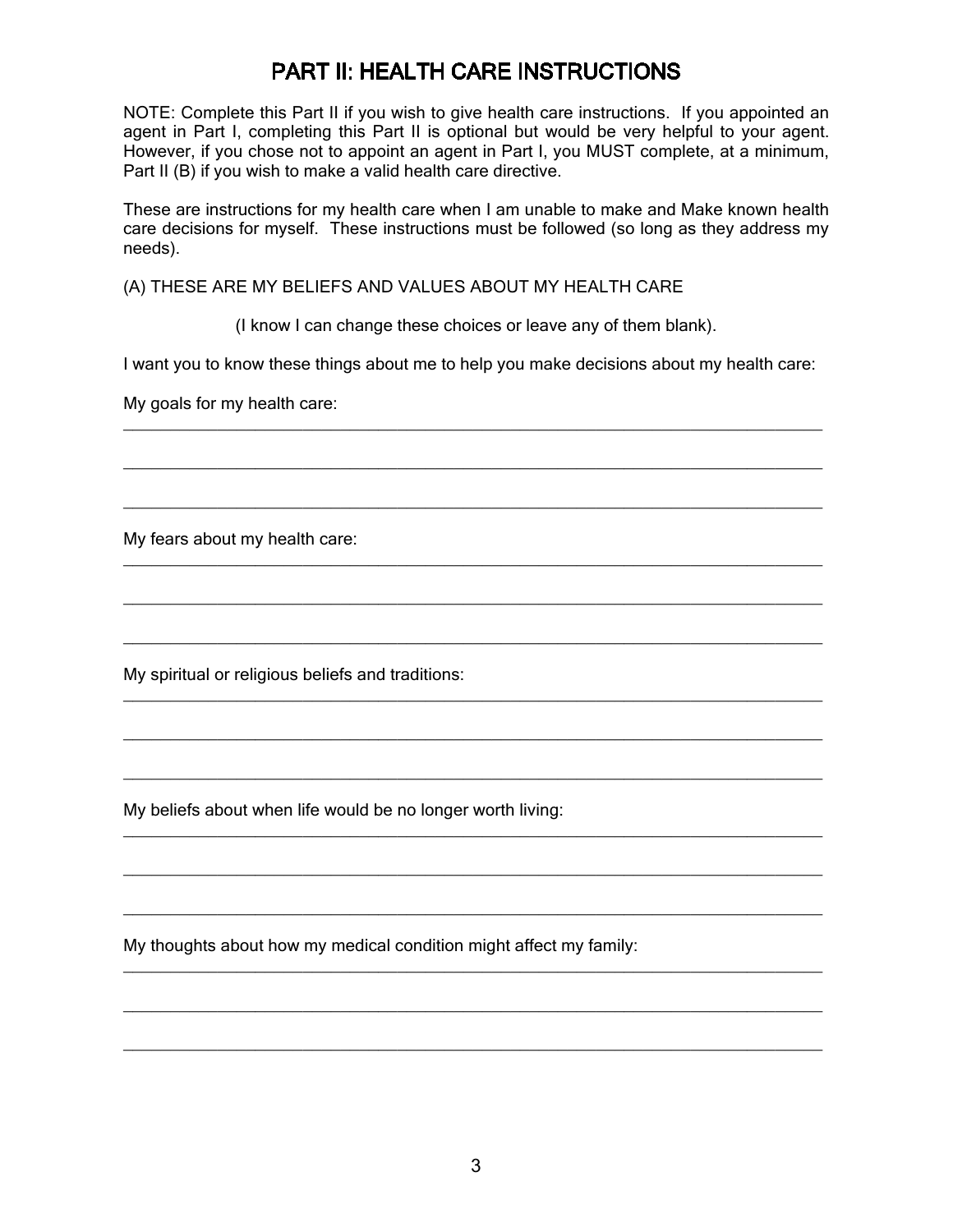#### (B) THIS IS WHAT I WANT AND DO NOT WANT FOR MY HEALTH CARE

(I know I can change these choices or leave any of them blank)

Many medical treatments may be used to try to improve my medical condition or to prolong my life. Examples include artificial breathing by a machine connected to a tube in the lungs, artificial feeding or fluids through tubes, attempts to start a stopped heart, surgeries, dialysis, antibiotics, and blood transfusions. Most medical treatments can be tried for a while and then stopped if they do not help.

I have these views about my health care in these situations:

(Note: You can discuss general feelings, specific treatments, or leave any of them blank).

If I had a reasonable chance of recovery and were temporarily unable to make and communicate health care decisions for myself, I would want:

\_\_\_\_\_\_\_\_\_\_\_\_\_\_\_\_\_\_\_\_\_\_\_\_\_\_\_\_\_\_\_\_\_\_\_\_\_\_\_\_\_\_\_\_\_\_\_\_\_\_\_\_\_\_\_\_\_\_\_\_\_\_\_\_\_\_\_\_\_\_\_\_\_\_ \_\_\_\_\_\_\_\_\_\_\_\_\_\_\_\_\_\_\_\_\_\_\_\_\_\_\_\_\_\_\_\_\_\_\_\_\_\_\_\_\_\_\_\_\_\_\_\_\_\_\_\_\_\_\_\_\_\_\_\_\_\_\_\_\_\_\_\_\_\_\_\_\_\_ \_\_\_\_\_\_\_\_\_\_\_\_\_\_\_\_\_\_\_\_\_\_\_\_\_\_\_\_\_\_\_\_\_\_\_\_\_\_\_\_\_\_\_\_\_\_\_\_\_\_\_\_\_\_\_\_\_\_\_\_\_\_\_\_\_\_\_\_\_\_\_\_\_\_

If I were dying and unable to decide or make known health care decisions for myself, I would want: \_\_\_\_\_\_\_\_\_\_\_\_\_\_\_\_\_\_\_\_\_\_\_\_\_\_\_\_\_\_\_\_\_\_\_\_\_\_\_\_\_\_\_\_\_\_\_\_\_\_\_\_\_\_\_\_\_\_\_\_\_\_\_\_\_\_\_\_\_\_\_\_\_\_

 $\_$  , and the set of the set of the set of the set of the set of the set of the set of the set of the set of the set of the set of the set of the set of the set of the set of the set of the set of the set of the set of th

If I were permanently unconscious and unable to decide or make known health care decisions for myself, I would want: \_\_\_\_\_\_\_\_\_\_\_\_\_\_\_\_\_\_\_\_\_\_\_\_\_\_\_\_\_\_\_\_\_\_\_\_\_\_\_\_\_\_\_\_\_\_\_\_\_\_\_\_\_\_\_\_\_\_\_\_\_\_\_\_\_\_\_\_\_\_\_\_\_\_

\_\_\_\_\_\_\_\_\_\_\_\_\_\_\_\_\_\_\_\_\_\_\_\_\_\_\_\_\_\_\_\_\_\_\_\_\_\_\_\_\_\_\_\_\_\_\_\_\_\_\_\_\_\_\_\_\_\_\_\_\_\_\_\_\_\_\_\_\_\_\_\_\_\_

If I were completely dependent on others for my care and unable to decide or make known health care decisions for myself, I would want:

\_\_\_\_\_\_\_\_\_\_\_\_\_\_\_\_\_\_\_\_\_\_\_\_\_\_\_\_\_\_\_\_\_\_\_\_\_\_\_\_\_\_\_\_\_\_\_\_\_\_\_\_\_\_\_\_\_\_\_\_\_\_\_\_\_\_\_\_\_\_\_\_\_\_  $\mathcal{L}_\mathcal{L} = \mathcal{L}_\mathcal{L} = \mathcal{L}_\mathcal{L} = \mathcal{L}_\mathcal{L} = \mathcal{L}_\mathcal{L} = \mathcal{L}_\mathcal{L} = \mathcal{L}_\mathcal{L} = \mathcal{L}_\mathcal{L} = \mathcal{L}_\mathcal{L} = \mathcal{L}_\mathcal{L} = \mathcal{L}_\mathcal{L} = \mathcal{L}_\mathcal{L} = \mathcal{L}_\mathcal{L} = \mathcal{L}_\mathcal{L} = \mathcal{L}_\mathcal{L} = \mathcal{L}_\mathcal{L} = \mathcal{L}_\mathcal{L}$ \_\_\_\_\_\_\_\_\_\_\_\_\_\_\_\_\_\_\_\_\_\_\_\_\_\_\_\_\_\_\_\_\_\_\_\_\_\_\_\_\_\_\_\_\_\_\_\_\_\_\_\_\_\_\_\_\_\_\_\_\_\_\_\_\_\_\_\_\_\_\_\_\_\_

In all circumstances, my doctors will try to keep me comfortable and reduce my pain. This is how I feel about pain relief if it would affect my alertness or if it could shorten my life: \_\_\_\_\_\_\_\_\_\_\_\_\_\_\_\_\_\_\_\_\_\_\_\_\_\_\_\_\_\_\_\_\_\_\_\_\_\_\_\_\_\_\_\_\_\_\_\_\_\_\_\_\_\_\_\_\_\_\_\_\_\_\_\_\_\_\_\_\_\_\_\_\_\_

 $\mathcal{L}_\mathcal{L} = \{ \mathcal{L}_\mathcal{L} = \{ \mathcal{L}_\mathcal{L} = \{ \mathcal{L}_\mathcal{L} = \{ \mathcal{L}_\mathcal{L} = \{ \mathcal{L}_\mathcal{L} = \{ \mathcal{L}_\mathcal{L} = \{ \mathcal{L}_\mathcal{L} = \{ \mathcal{L}_\mathcal{L} = \{ \mathcal{L}_\mathcal{L} = \{ \mathcal{L}_\mathcal{L} = \{ \mathcal{L}_\mathcal{L} = \{ \mathcal{L}_\mathcal{L} = \{ \mathcal{L}_\mathcal{L} = \{ \mathcal{L}_\mathcal{$ \_\_\_\_\_\_\_\_\_\_\_\_\_\_\_\_\_\_\_\_\_\_\_\_\_\_\_\_\_\_\_\_\_\_\_\_\_\_\_\_\_\_\_\_\_\_\_\_\_\_\_\_\_\_\_\_\_\_\_\_\_\_\_\_\_\_\_\_\_\_\_\_\_\_

\_\_\_\_\_\_\_\_\_\_\_\_\_\_\_\_\_\_\_\_\_\_\_\_\_\_\_\_\_\_\_\_\_\_\_\_\_\_\_\_\_\_\_\_\_\_\_\_\_\_\_\_\_\_\_\_\_\_\_\_\_\_\_\_\_\_\_\_\_\_\_\_ \_\_\_\_\_\_\_\_\_\_\_\_\_\_\_\_\_\_\_\_\_\_\_\_\_\_\_\_\_\_\_\_\_\_\_\_\_\_\_\_\_\_\_\_\_\_\_\_\_\_\_\_\_\_\_\_\_\_\_\_\_\_\_\_\_\_\_\_\_\_\_\_\_\_

There are other things that I want or do not want for my health care, if possible:

Who I would like to be my doctor: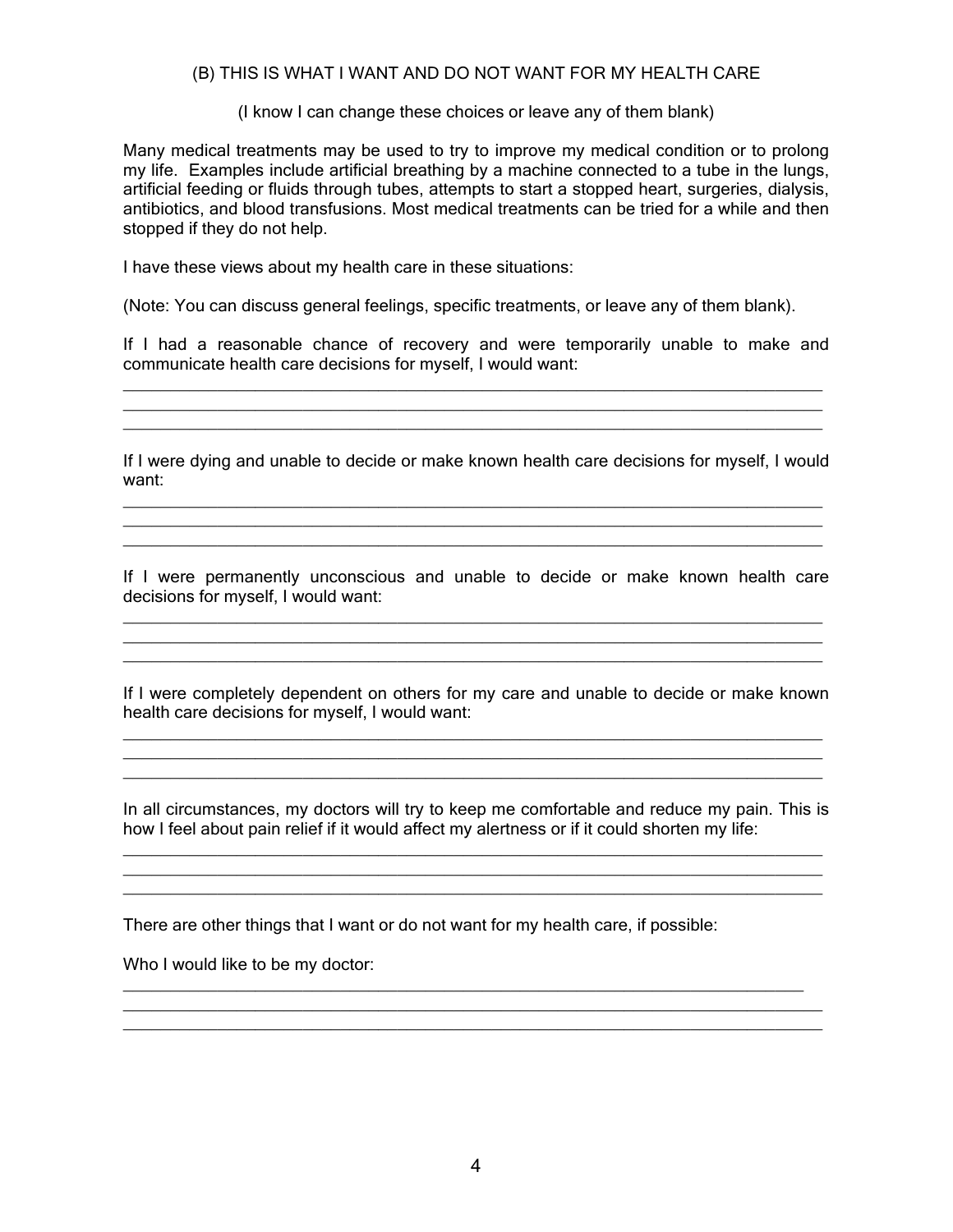Where I would like to live to receive health care:

Where I would like to die and other wishes I have about dying:

My wishes about what happens to my body when I die (cremation, burial):

Any other things:

## PART III: MAKING AN ANATOMICAL GIFT

\_\_\_\_\_\_\_\_\_\_\_\_\_\_\_\_\_\_\_\_\_\_\_\_\_\_\_\_\_\_\_\_\_\_\_\_\_\_\_\_\_\_\_\_\_\_\_\_\_\_\_\_\_\_\_\_\_\_\_\_\_\_\_\_\_\_\_\_\_\_\_\_\_\_ \_\_\_\_\_\_\_\_\_\_\_\_\_\_\_\_\_\_\_\_\_\_\_\_\_\_\_\_\_\_\_\_\_\_\_\_\_\_\_\_\_\_\_\_\_\_\_\_\_\_\_\_\_\_\_\_\_\_\_\_\_\_\_\_\_\_\_\_\_\_\_\_\_\_ \_\_\_\_\_\_\_\_\_\_\_\_\_\_\_\_\_\_\_\_\_\_\_\_\_\_\_\_\_\_\_\_\_\_\_\_\_\_\_\_\_\_\_\_\_\_\_\_\_\_\_\_\_\_\_\_\_\_\_\_\_\_\_\_\_\_\_\_\_\_\_\_\_\_

\_\_\_\_\_\_\_\_\_\_\_\_\_\_\_\_\_\_\_\_\_\_\_\_\_\_\_\_\_\_\_\_\_\_\_\_\_\_\_\_\_\_\_\_\_\_\_\_\_\_\_\_\_\_\_\_\_\_\_\_\_\_\_\_\_\_\_\_\_\_\_\_\_\_ \_\_\_\_\_\_\_\_\_\_\_\_\_\_\_\_\_\_\_\_\_\_\_\_\_\_\_\_\_\_\_\_\_\_\_\_\_\_\_\_\_\_\_\_\_\_\_\_\_\_\_\_\_\_\_\_\_\_\_\_\_\_\_\_\_\_\_\_\_\_\_\_\_\_ \_\_\_\_\_\_\_\_\_\_\_\_\_\_\_\_\_\_\_\_\_\_\_\_\_\_\_\_\_\_\_\_\_\_\_\_\_\_\_\_\_\_\_\_\_\_\_\_\_\_\_\_\_\_\_\_\_\_\_\_\_\_\_\_\_\_\_\_\_\_\_\_\_\_

\_\_\_\_\_\_\_\_\_\_\_\_\_\_\_\_\_\_\_\_\_\_\_\_\_\_\_\_\_\_\_\_\_\_\_\_\_\_\_\_\_\_\_\_\_\_\_\_\_\_\_\_\_\_\_\_\_\_\_\_\_\_\_\_\_\_\_\_\_\_\_\_\_\_ \_\_\_\_\_\_\_\_\_\_\_\_\_\_\_\_\_\_\_\_\_\_\_\_\_\_\_\_\_\_\_\_\_\_\_\_\_\_\_\_\_\_\_\_\_\_\_\_\_\_\_\_\_\_\_\_\_\_\_\_\_\_\_\_\_\_\_\_\_\_\_\_\_\_ \_\_\_\_\_\_\_\_\_\_\_\_\_\_\_\_\_\_\_\_\_\_\_\_\_\_\_\_\_\_\_\_\_\_\_\_\_\_\_\_\_\_\_\_\_\_\_\_\_\_\_\_\_\_\_\_\_\_\_\_\_\_\_\_\_\_\_\_\_\_\_\_\_\_

\_\_\_\_\_\_\_\_\_\_\_\_\_\_\_\_\_\_\_\_\_\_\_\_\_\_\_\_\_\_\_\_\_\_\_\_\_\_\_\_\_\_\_\_\_\_\_\_\_\_\_\_\_\_\_\_\_\_\_\_\_\_\_\_\_\_\_\_\_\_\_\_\_\_ \_\_\_\_\_\_\_\_\_\_\_\_\_\_\_\_\_\_\_\_\_\_\_\_\_\_\_\_\_\_\_\_\_\_\_\_\_\_\_\_\_\_\_\_\_\_\_\_\_\_\_\_\_\_\_\_\_\_\_\_\_\_\_\_\_\_\_\_\_\_\_\_\_\_ \_\_\_\_\_\_\_\_\_\_\_\_\_\_\_\_\_\_\_\_\_\_\_\_\_\_\_\_\_\_\_\_\_\_\_\_\_\_\_\_\_\_\_\_\_\_\_\_\_\_\_\_\_\_\_\_\_\_\_\_\_\_\_\_\_\_\_\_\_\_\_\_\_\_

I would like to be an organ donor at the time of my death. I have told my family my decision and ask my family to honor my wishes. I wish to donate the following (initial one statement):

[ ] Any needed organs and tissue.

[ ] Only the following organs and tissue: [ ] Only the following organs and tissue:

# **PART IV: MAKING THE DOCUMENT LEGAL<br>DATE AND SIGNATURE OF PRINCIPAL**

(YOU MUST DATE AND SIGN THIS HEALTH CARE DIRECTIVE)

I sign my name to this Health Care Directive Form on  $\frac{1}{\text{(date)}}$  at

\_\_\_\_\_\_\_\_\_\_\_\_\_\_\_\_\_\_\_\_\_\_\_\_\_\_\_\_\_\_\_\_\_\_\_\_\_\_\_\_\_\_\_ (date)

(City) (State)

I revoke any prior health care directive. \_\_\_\_\_\_\_\_\_\_\_\_\_\_\_\_\_\_\_\_\_\_\_\_\_\_\_\_\_\_\_\_\_\_\_\_\_\_\_\_\_

(You sign here)

(THIS POWER OF ATTORNEY HEALTH CARE DIRECTIVE WILL NOT BE VALID UNLESS IT IS NOTARIZED OR SIGNED BY TWO QUALIFIED WITNESSES WHO ARE PRESENT WHEN YOU SIGN OR ACKNOWLEDGE YOUR SIGNATURE. IF YOU HAVE ATTACHED ANY ADDITIONAL PAGES TO THIS FORM, YOU MUST DATE AND SIGN EACH OF THE ADDITIONAL PAGES AT THE SAME TIME YOU DATE AND SIGN THIS HEALTH CARE DIRECTIVE.)

NOTARY PUBLIC OR STATEMENT OF WITNESSES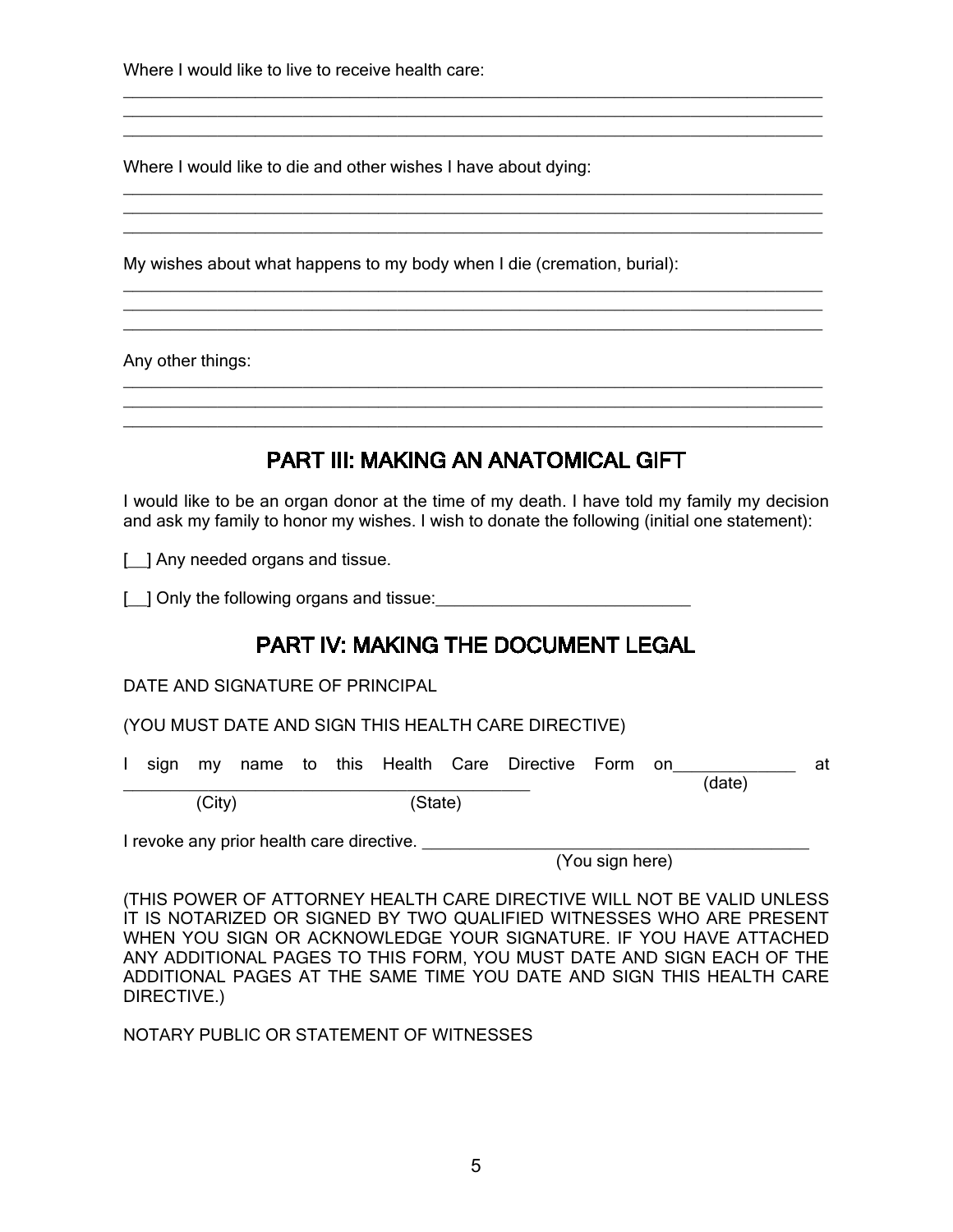This document must be (1) notarized or (2) witnessed by two qualified adult witnesses. The person notarizing this document may be an employee of a health care or long-term care provider providing your care. At least one witness to the execution of the document must not be a health care or long-term care provider providing you with direct care or an employee of the health care or long-term care provider providing you with direct care. None of the following may be used as a notary or witness:

1. A person you designate as your agent or alternate agent;

2. Your spouse;

3. A person related to you by blood, marriage, or adoption;

4. A person entitled to inherit any part of your estate upon your death; or

5. A person who has, at the time of executing this document, any claim against your estate.

Option 1: Notary Public

In my presence on  $(date)$ ,  $(date)$  (name of principal) acknowledged his/her signature on this document or acknowledged that he/she directed the person signing this document to sign on the his/her behalf.

(Signature of Notary Public)

\_\_\_\_\_\_\_\_\_\_\_\_\_\_\_\_\_\_\_\_\_\_\_\_\_

My commission expires \_\_\_\_\_\_\_\_\_\_\_\_\_\_\_\_\_\_\_\_\_\_\_\_\_\_ , 20\_\_.

Option 2: Two Witnesses

Witness One:

 $(1)$  In my presence on  $\qquad \qquad$   $(date), \qquad \qquad$   $(name of principal)$ acknowledged his/her signature on this document or acknowledged that he/she directed the person signing this document to sign on his/her behalf.

(2) I am at least eighteen years of age.

(3) If I am a health care provider or an employee of a health care provider giving direct care to the principal, I must initial this box: [\_\_].

I certify that the information in (1) through (3) is true and correct.

(Signature of Witness One)

\_\_\_\_\_\_\_\_\_\_\_\_\_\_\_\_\_\_\_\_\_\_\_\_\_

\_\_\_\_\_\_\_\_\_\_\_\_\_\_\_\_\_\_\_\_\_\_\_\_\_

(Address)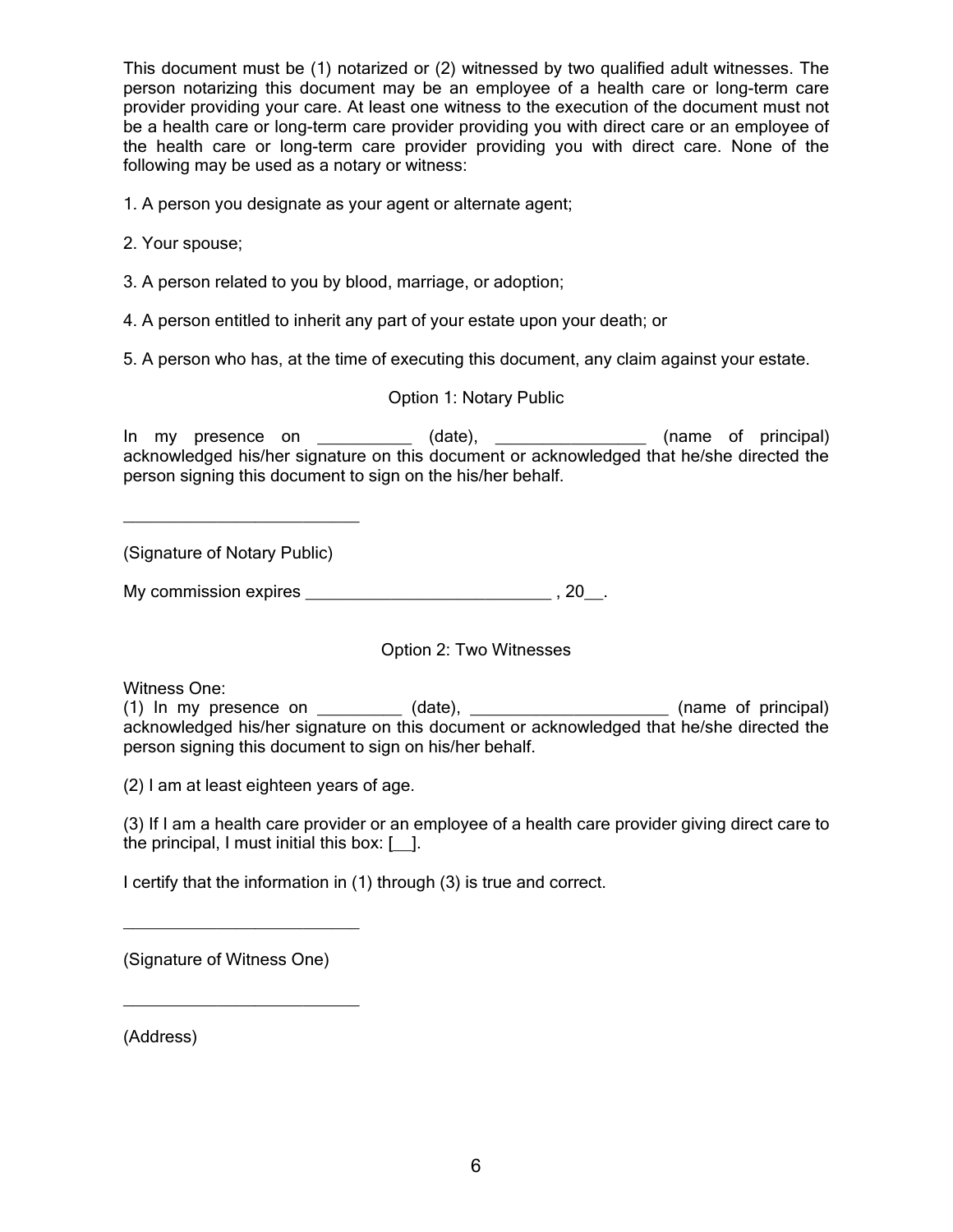Witness Two:

(1) In my presence on\_\_\_\_\_\_\_\_\_\_(date), \_\_\_\_\_\_\_\_\_\_\_\_\_\_\_\_\_\_\_ (name of principal) acknowledged his/her signature on this document or acknowledged that he/she directed the person signing this document to sign on his/her behalf.

(2) I am at least eighteen years of age.

(3) If I am a health care provider or an employee of a health care provider giving direct care to the principal, I must initial this box: [\_\_].

I certify that the information in (1) through (3) is true and correct.

(Signature of Witness Two)

\_\_\_\_\_\_\_\_\_\_\_\_\_\_\_\_\_\_\_\_\_\_\_\_\_

\_\_\_\_\_\_\_\_\_\_\_\_\_\_\_\_\_\_\_\_\_\_\_\_\_

(Address)

ACCEPTANCE OF APPOINTMENT OF HEALTH CARE AGENT

I accept this appointment and agree to serve as agent for health care decisions. I understand I have a duty to act consistently with the desires of the principal as expressed in this appointment. I understand that this document gives me authority over health care decisions for the principal only if the principal becomes incapacitated. I understand that I must act in good faith in exercising my authority under this power of attorney. I understand that the principal may revoke this power of attorney at any time in any manner.

If I choose to withdraw during the time the principal is competent, I must notify the principal of my decision. If I choose to withdraw when the principal is not able to make health care decisions, I must notify the principal's physician.

(Signature of agent/date)

(Signature of alternate agent/date)

\_\_\_\_\_\_\_\_\_\_\_\_\_\_\_\_\_\_\_\_\_\_\_\_\_\_\_\_\_\_\_\_\_\_\_

\_\_\_\_\_\_\_\_\_\_\_\_\_\_\_\_\_\_\_\_\_\_\_\_\_\_\_\_\_\_\_\_\_\_\_

PRINCIPAL'S STATEMENT

I have read a written explanation of the nature and effect of an appointment of a health care agent that is attached to my health care directive.

Dated this day of \_\_\_\_\_\_\_\_\_\_\_\_, 20\_\_. \_\_\_\_\_\_\_\_\_\_\_\_\_\_\_\_\_\_\_\_\_\_\_

(Signature of Principal)